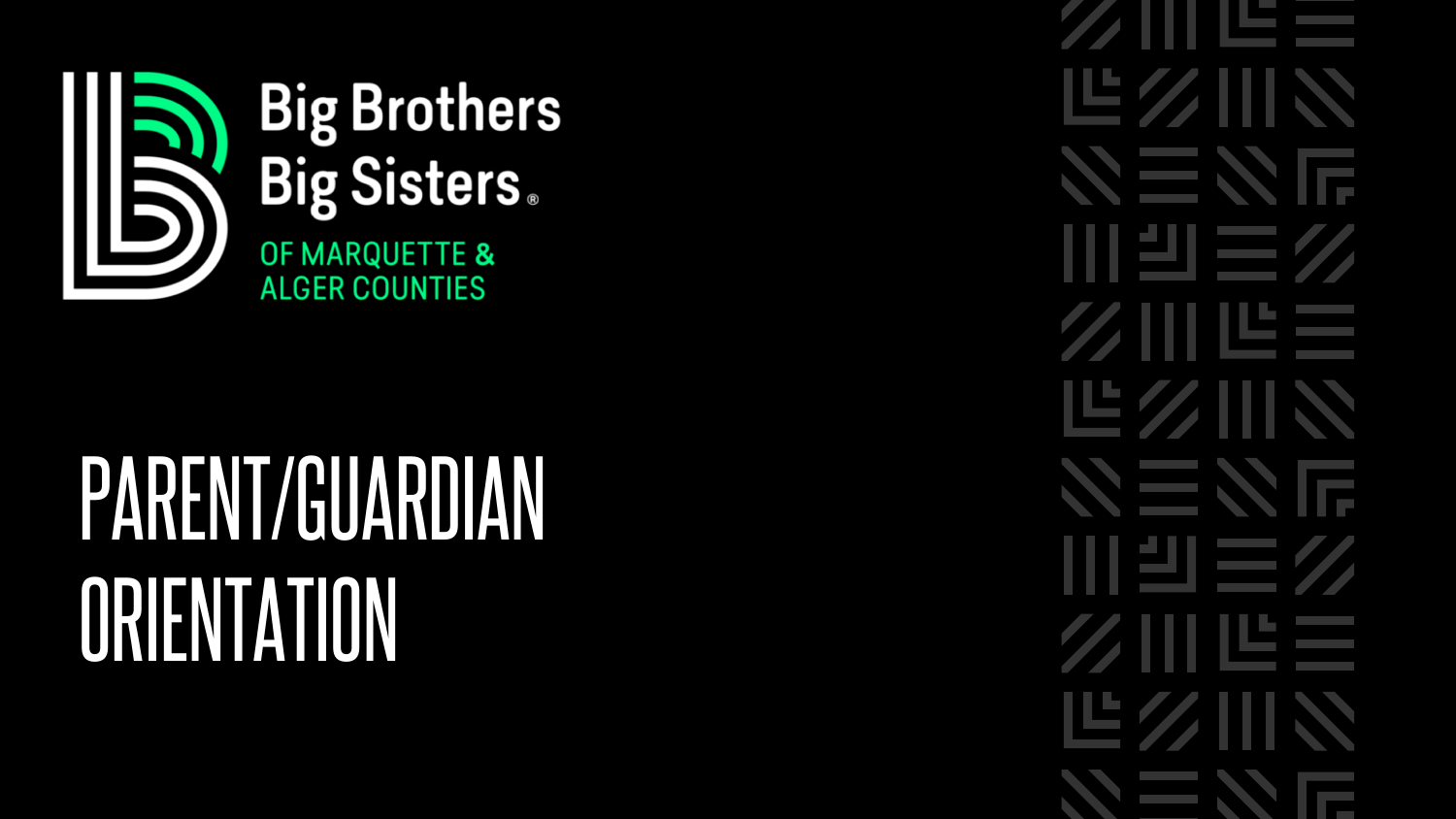## PROGRAM OVERVIEW

Your child will be matched one-on-one with a Big with the commitment to spend a minimum of 4-6 hours a month for one-year. Once matched, matches can stay open until the Little turns 18.

- o Bigs, Littles, & Parents communicate on scheduling outings that work with everyone's availability.
- o Outings are to be low to no-cost the focus is spending time versus spending money
- o Outings can take place at the Big's home with parent/guardian consent
- o Overnights can take place after 6-months of being matched.

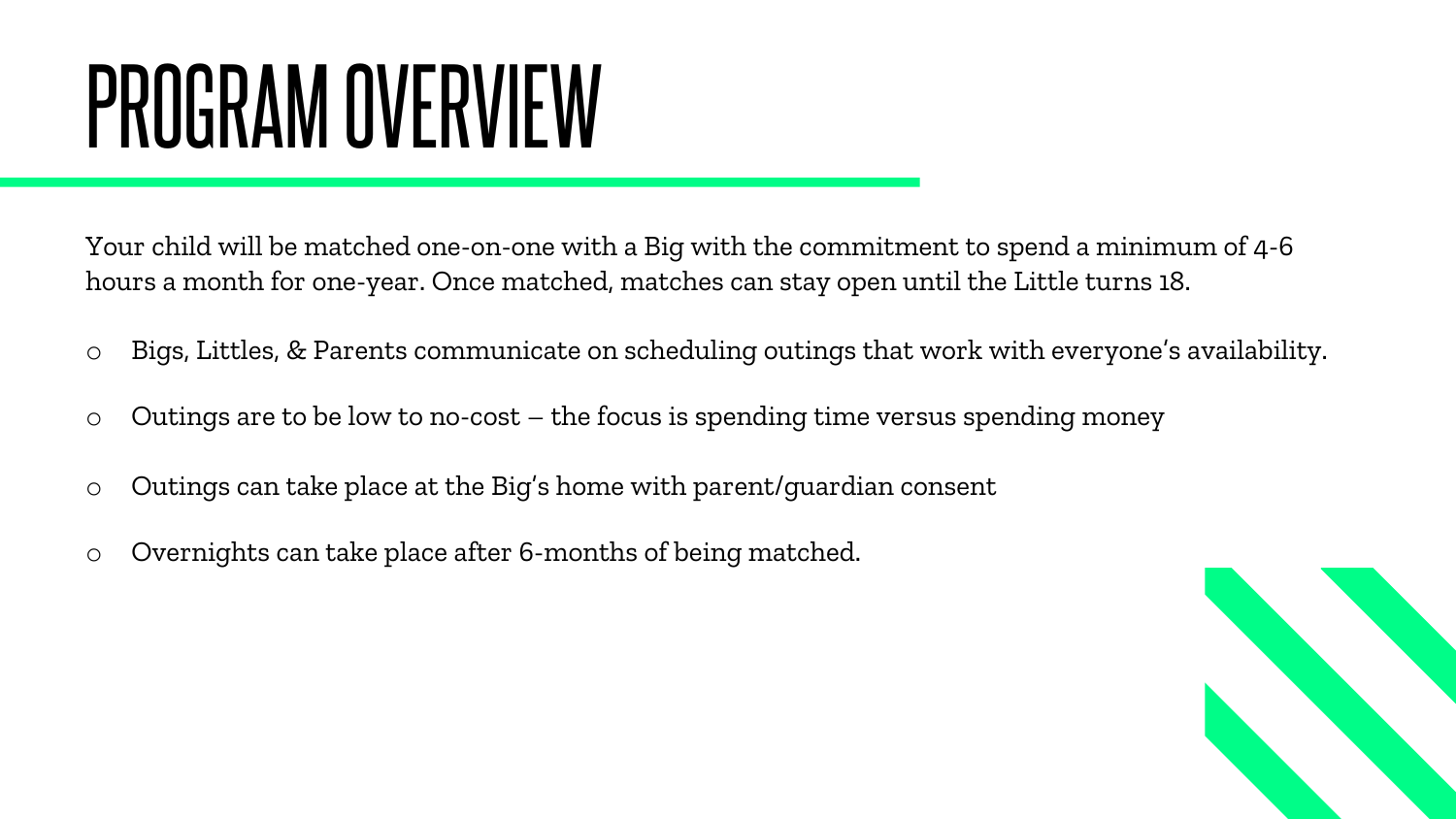## ELIGIBILTY

Big Brothers Big Sisters has the right to accept or deny participants, or close a match at any time.

#### Youth Eligibility:

- o The child must be 7-15 years of age.
- o The custodial parent/guardian and child are all able to find the time in their schedules to keep the match open for the required year, 4-6 hours a month.
- o If the child's parent/guardian is divorced or separated there must be a clear resolution of all child custody issues.
- o The youth must want to participate in the program.
- o The parent/guardian must be willing to support the mentoring relationship
- o The youth should be mentally, emotionally, and physically able to participate
- o The youth has the ability to form a relationship.

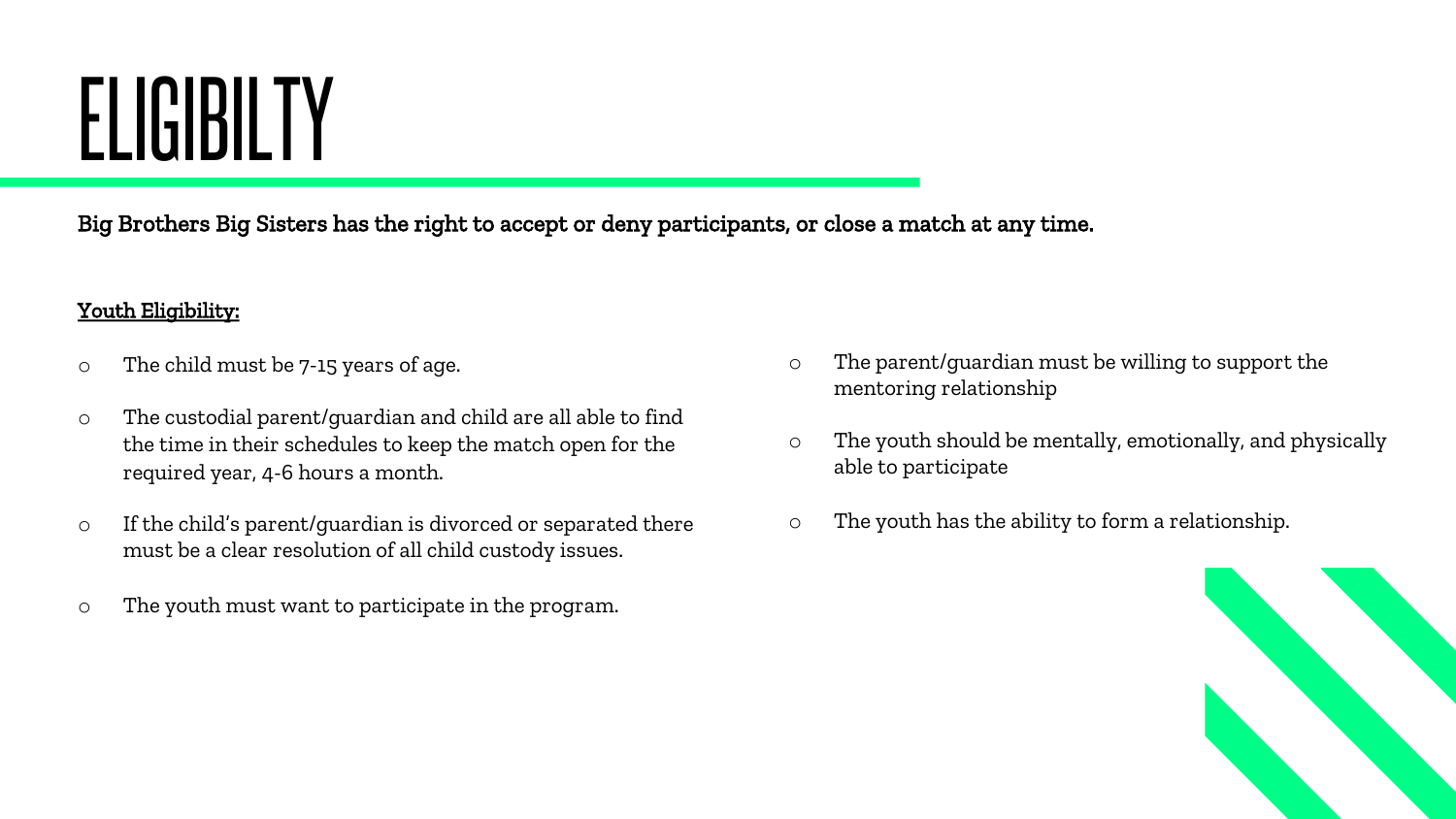## ENROLLMENT PROCESS

Becoming a Little involves a one-year commitment. A series of steps are used to tell you more about the program and for us to learn more about you and your child.

- Completion of PowerPoint Orientation
- In-home interview with parent/guardian & child
- Acceptance/Denial decision made by staff
- If accepted, BBBS staff contacts you about potential Big for your child.
- Pre-Match Meeting: Parent/Guardian meets with potential Big and BBBS Staff.
- Final-Match Meeting: Takes place at Little's home. Final paperwork and ground rules signed. Little meets their Big for the first time!
- Match Support: Monthly communication with BBBS Staff.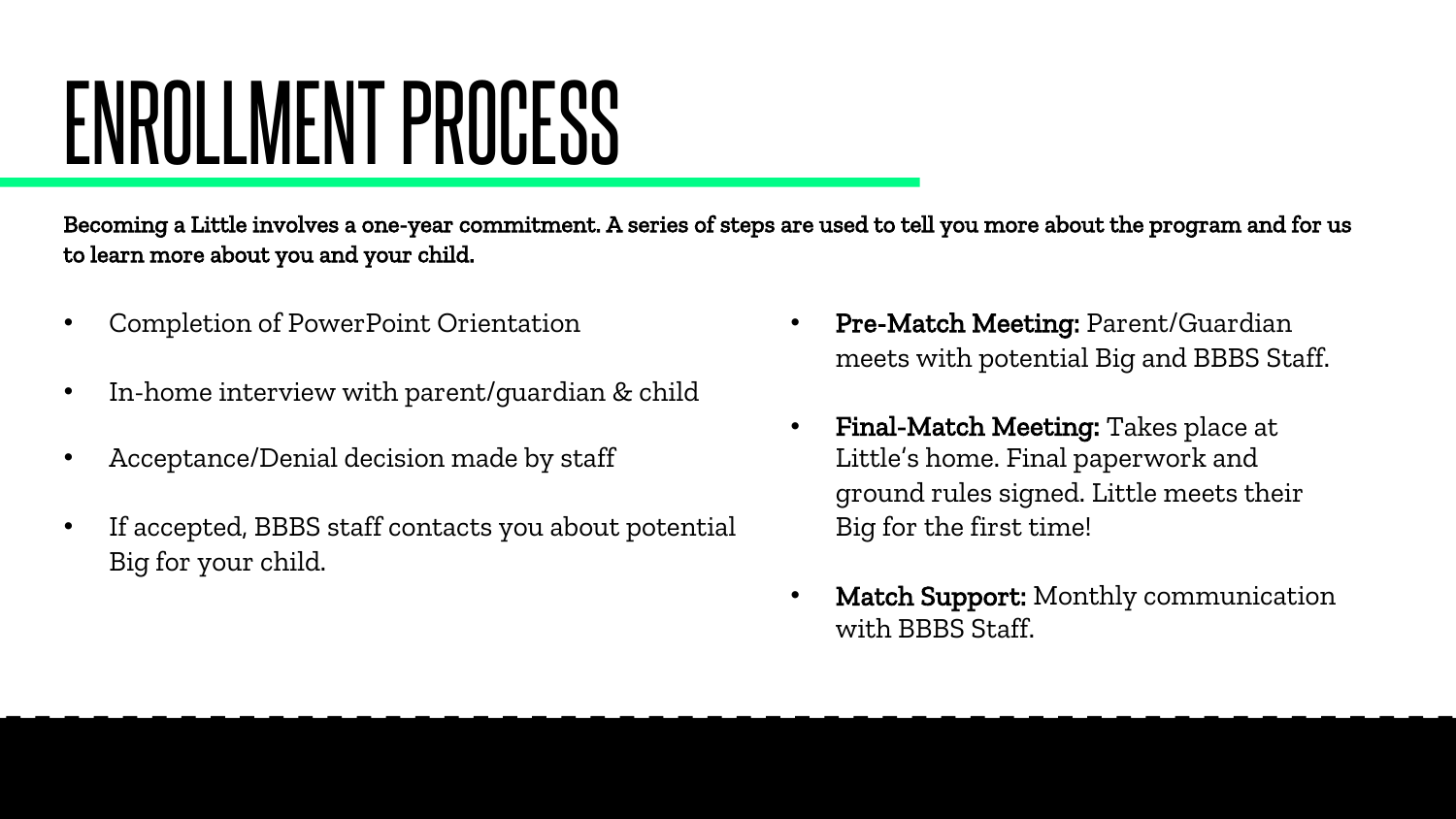## ROLE OF PARENT/GUARDIAN

Parents/guardians are not only part of the process – They are part of the success.

It should come as no surprise that we need the parents/guardians to be involved in every step of the way, starting from the beginning of the match.

Once the match is made, you remain closely involved in many ways, including:

- o Approving activities & outings.
- o Working equally with the volunteer on scheduling and putting forth the same effort.
- o Asking questions about the outings and sharing what you learn with BBBS staff.
- o Reporting your child's progress and milestones to BBBS on a regular basis.
- o Communicate with BBBS staff monthly.

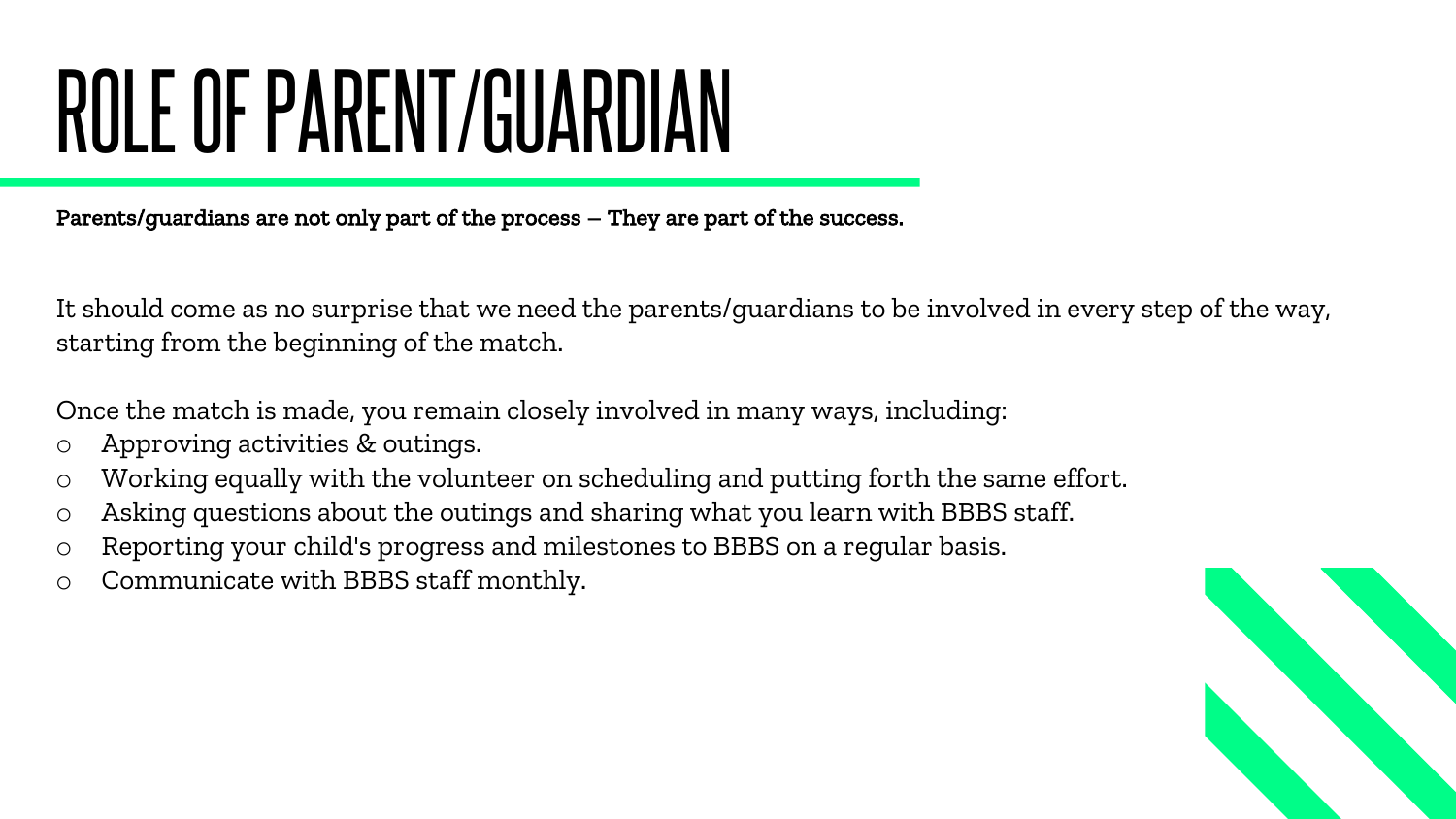# WHO ARE OUR BIGS?

Our Bigs (ages 21+) all have a sincere interest in being a friend and mentor to the youth. They are not paid – all of their time is volunteered. Role models come in all shapes and sizes, they are regular people just like you. Bigs do not need any special degrees or job skills. They're positive individuals seeking to provide guidance to youth.

#### A BIG IS:

- $\checkmark$  Consistent
- $\checkmark$  Reliable
- $\checkmark$  Caring
- $\checkmark$  Open Minded
- $\checkmark$  A Friend
- Encouraging
- Supportive

### A BIG IS NOT:

A Parent A Social Worker An ATM A Babysitter A Taxi Service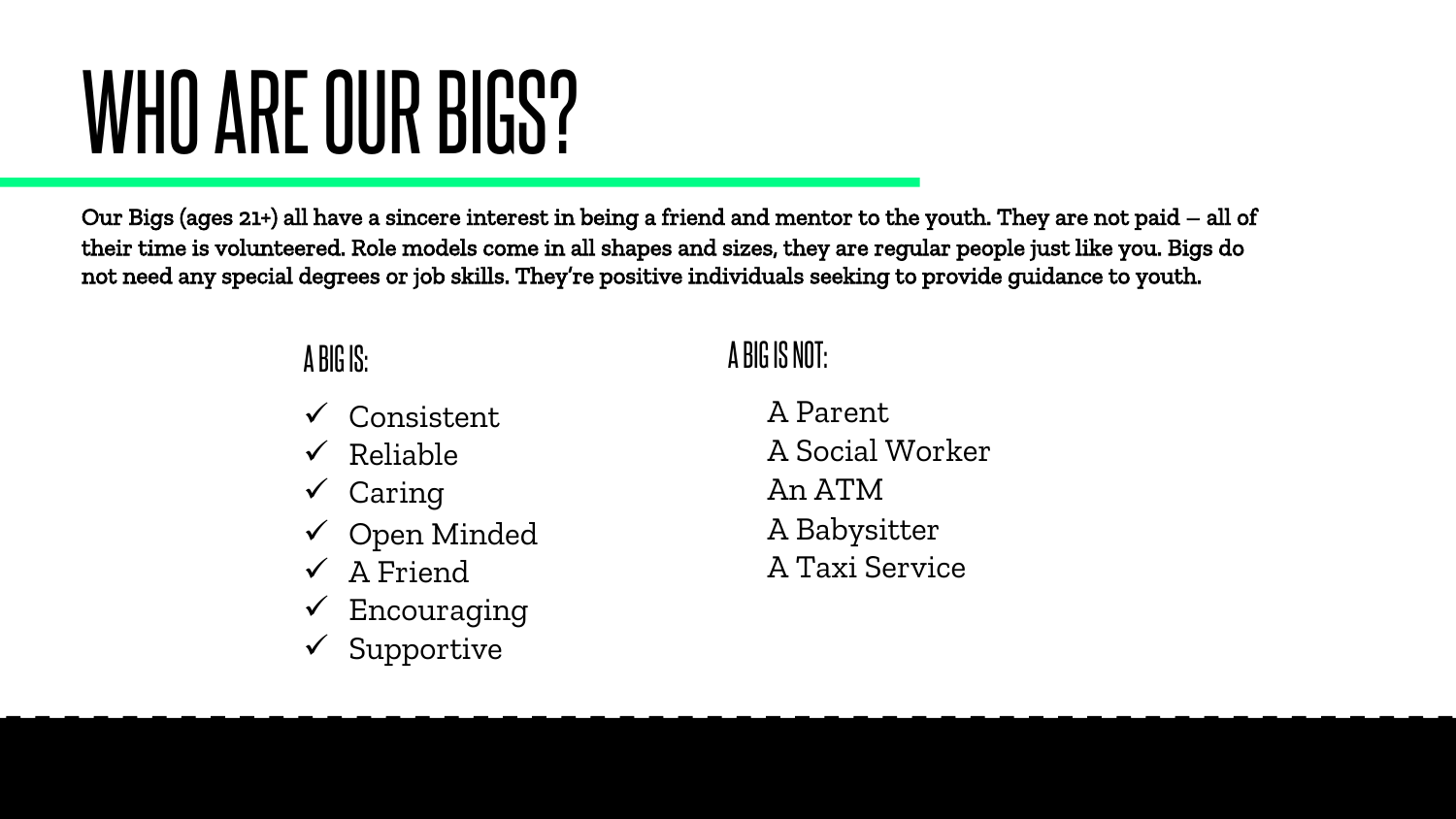# MATCH SUPPORT

BBBS works hard to support the relationship between Bigs & Littles. Our goal is for the relationship to be as successful as possible for everyone. Bigs, Littles, & Parents/Guardians work with their Match Support Specialist from their BBBS agency.

BBBS staff is required by Big Brothers Big Sisters of America to have monthly communication with all parties.

Monthly updates can, but not limited to, include:

- o What your child and Big have done together since the last contact
- o How often outings are happening and how they are planned/scheduled
- o What your child is telling you about their time with their Big
- o Any changes at home or with the child (address, phone, school, living situation, etc.)
- o How the match relationship is progressing
- o Questions or concerns
- o Suggestions/feedback for BBBS

#### Failure to contact BBBS regularly or respond to our attempts to reach you could lead to suspension and/or closure of the match.

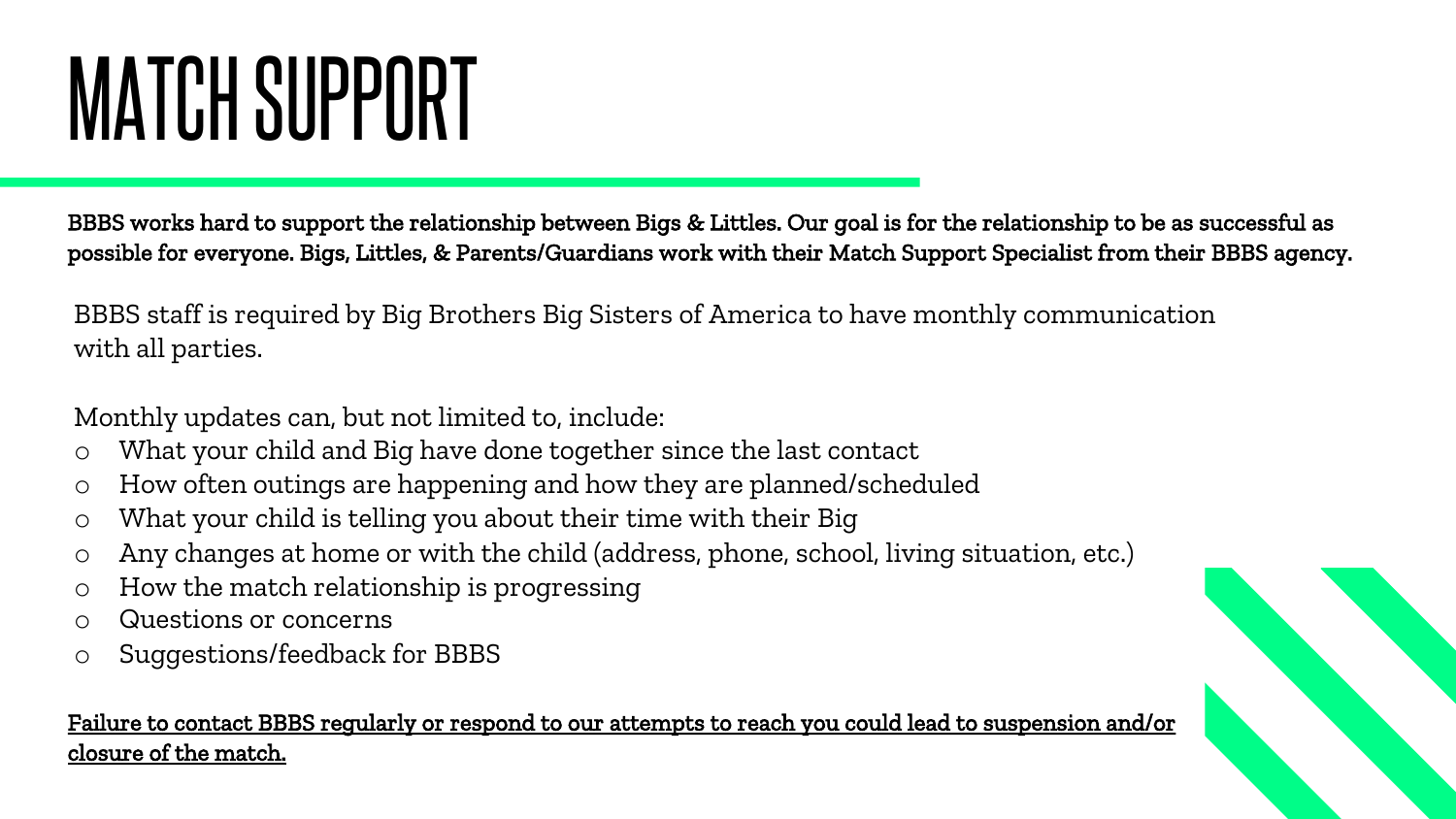# WHAT MAKES A SUCCESSFUL MATCH?

#### HAVE REALISTIC EXPECTATIONS

• New relationships take time and the impact of the match may not be easy to see, especially early on.

#### CREATE A BUDGET

• We encourage free to low-cost activities but understand that there will be times when there is a cost. Money is often a sticky subject, so the sooner a budget is discussed, the more relaxed everyone can be when choosing activities. Determine how much each person is able and/or willing to contribute and stick to it.

• Make sure your child knows the budget and help remind them that the focus is spending time versus spending money.

#### COMMUNICATE OPENLY, HONESTLY AND OFTEN

• Keep the Big updated on any changes with life or school. If they have a sporting event or a band concert, let the Big know so they could come watch.

• Life happens, and that's ok! But if it is something that may affect the match relationship, let each other know.

#### BE PATIENT

• Like all relationships, you will experience the occasional ups and downs. Particularly in the middle stages, as children become very comfortable in the relationship, there may be a periodic challenge. This is normal. There is no such thing as a perfect relationship!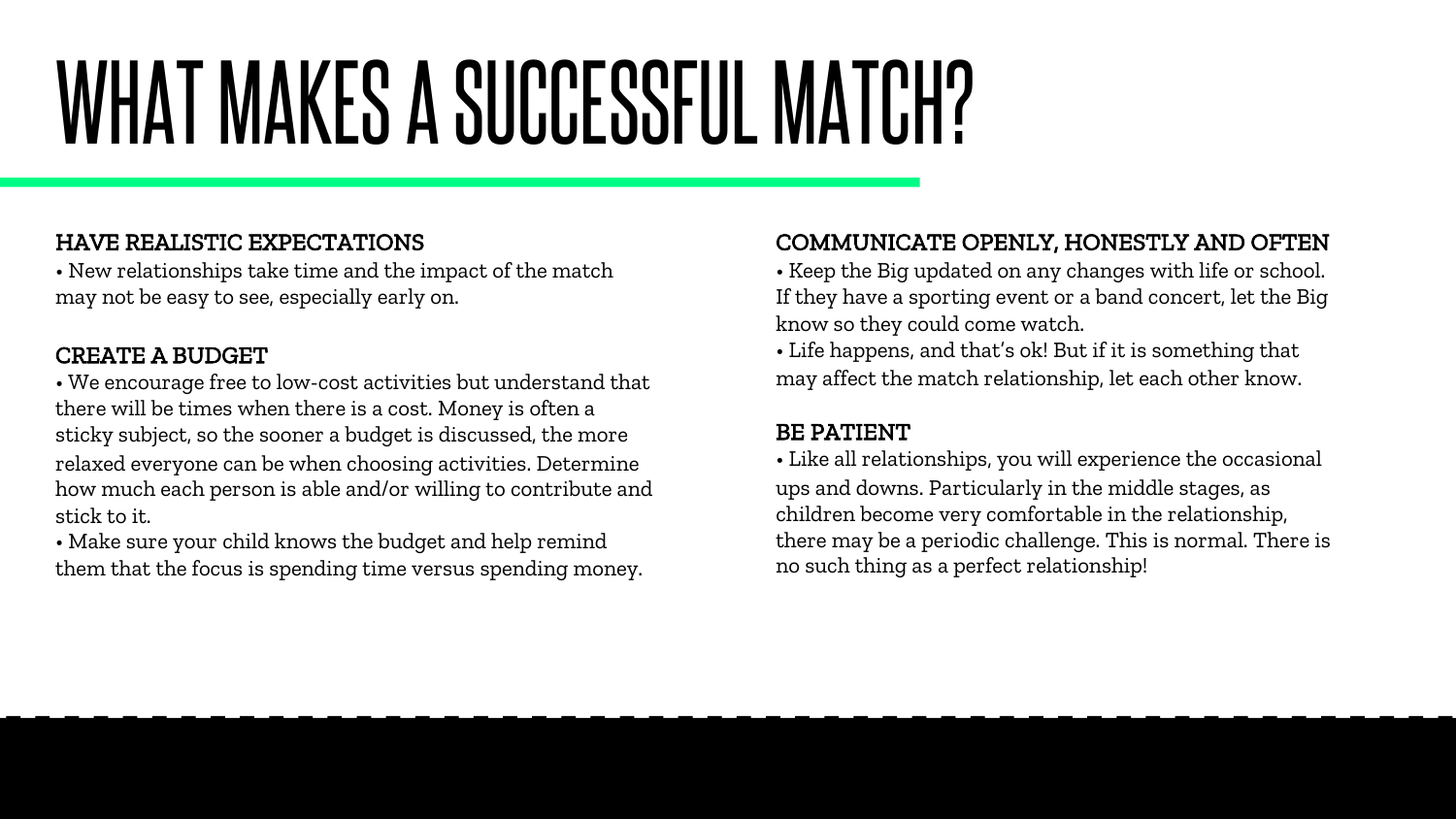### CHILD SAFETY RESOURCES FOR PARENTS/GUARDIANS

Big Brothers Big Sisters (BBBS) wants to be apart of the solution toward reducing violence and victimization in children's lives. Talking about child sexual abuse is difficult but having an honest discussion about effective approaches to prevention can help keep your child safe from harm. For that reason, we have provided some additional resource documents for you to review.

At BBBS, we are deeply concerned about the safety and well-being of all children – not only in our local programs, but in their daily lives. These documents will increase the understanding of the risks of child sexual abuse and how to better recognize signs of abuse. Please click on each link to open up the additional document.

#### [Talking to Your Children About Consent](https://www.safesecurekids.org/themes/custom/safe_secure_kids/files/SSK-Handout.pdf)

[Tips for Parents: Safety Scenarios](https://www.kidsmartz.org/~/media/KidSmartz/ResourceDocuments/KidSmartz_Safety_Scenarios.pdf)

[Child Sexual Abuse](https://www.stopitnow.org/sites/default/files/documents/files/do_children_sexually_abuse_other_children.pdf)

[Tips for Parents: Setting Physical Boundaries](https://www.kidsmartz.org/~/media/KidSmartz/ResourceDocuments/KidSmartz_Setting_Physical_Boundaries.pdf)

### 些川乡三后公世川乡三后公世川乡三后公世川乡三后?